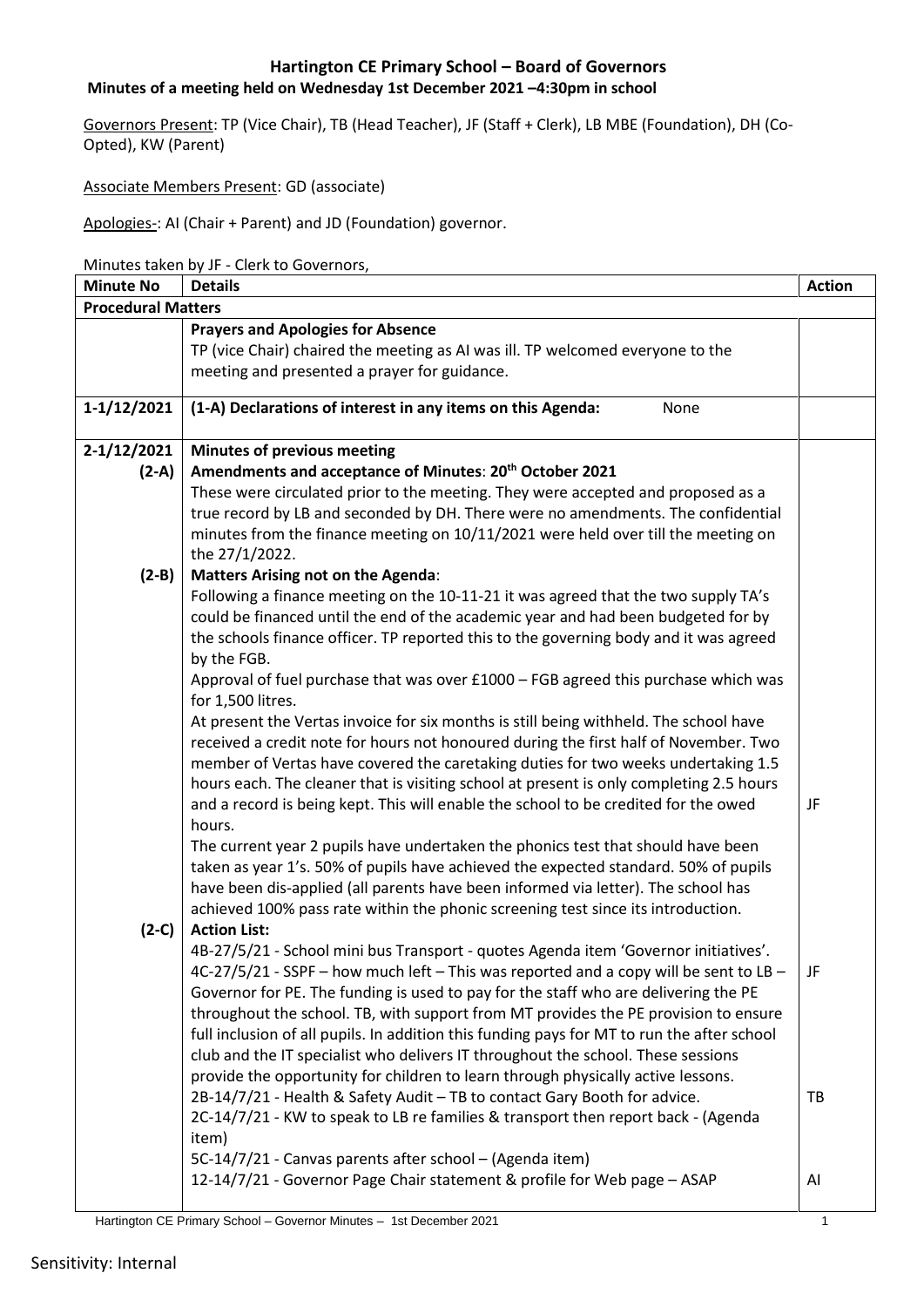|               | 1C-20/10/21 - FGB to decide what qualities they require in a LA Gov & email + LA              | JF        |
|---------------|-----------------------------------------------------------------------------------------------|-----------|
|               | Poster for post office - This is to be completed to see if we can get any interest.           | LB        |
|               | 2c-27/1/21 - LB is to organise a photographic session of the EYFS on a lovely sunny           |           |
|               | day to promote prospective parents interest.                                                  |           |
|               | 2C-20/10/21 - preferred start times for meetings - This action is to be removed and           |           |
|               | meetings are to continue starting at 4:30pm. Anyone who is unable to make this time           |           |
|               | can join the meeting later. TB stated that if any governor, who came in part way              |           |
|               | through the meeting had missed anything important it would be revisited. Also if              |           |
|               | there were any questions regarding the minutes they were to be submitted to the               |           |
|               | clerk to Governors for the appropriate responses to be made via email. The clerk to           |           |
|               | governors keeps a record of all governor questions and answers.                               |           |
|               | 3-20/10/21 - Flood barriers - LB informed the meeting that the Highways had notified          |           |
|               | the Parish Council that they will not be providing any financial aid regarding the            |           |
|               | funding of the flood gates.                                                                   |           |
|               | 7-20/10/21 - Orienteering Business plan for YHA - LB has a meeting with the YHA on            |           |
|               | Friday 3rd December and will report back to the next FGB meeting.                             | <b>LB</b> |
|               | 10-20/10/21 - Dates available for training - Paul Hunter (link advisor) TB informed the       |           |
|               | meeting that PH is struggling to fit the training in, due to demands on his teaching          |           |
|               | time with Covid etc. TP stated that all governors should attend a 'Preparing for              |           |
|               | Ofsted' training, especially the chair, vice chair and safeguarding governor, as he had       |           |
|               | attended one on the 22 <sup>nd</sup> November and found it very informative. He reported that |           |
|               |                                                                                               |           |
|               | 'Deep Dives' into curriculum subjects will be undertaken and TB reiterated that Ofsted        |           |
|               | would be asking governors about the school's curriculum. TP asked when Ofsted were            |           |
|               | due. TB responded with Ofsted being overdue by 12 months but at a head teacher                |           |
|               | briefing was informed that they were running 6 terms behind. Some local cluster               |           |
|               | schools are due before us but we need to be prepared as they could visit any time. TB         |           |
|               | stated that governors need to understand and have a working knowledge of what a               |           |
|               | 'Deep Dive' into the curriculum plus being fully versed in all aspects of safeguarding.       |           |
|               | An inspection may take two days or we could have two inspectors over one day. The             |           |
|               | curriculum subjects, which will most likely be investigated are literacy,                     |           |
|               | reading/writing/ phonics, science and numeracy. Governors need to be aware of what            |           |
|               | the data results are in the school. It is hoped to arrange for PH to attend sometime          |           |
|               | during the spring term regarding governor support into curriculum deep dives.                 |           |
|               |                                                                                               |           |
| $3-1/12/2021$ | <b>Data Breech:</b>                                                                           |           |
|               | Amendments and acceptance of confidential Data Breech Minutes: 18th October                   |           |
|               | 2021                                                                                          |           |
| $(3-A)$       | The confidential minutes were sent out to all that were present at the extraordinary          |           |
|               | meeting on the 18th. LB made changes to the minutes and forwarded these amended               |           |
|               | minutes to GD & DH. LB was reminded that all amendments should be sent back to                |           |
|               | the clerk for her to send out to other governors, if they were agreed. Following              |           |
|               | numerous emails between LB & TB regarding the accuracy of the wording the                     |           |
|               | amendments were finally agreed and circulated prior to the meeting. TB stated that if         |           |
|               | governors were not happy with a minute or the wording of a minute they should bring           |           |
|               | it up as part of the 'amendments and acceptance of minutes', where it can be                  |           |
|               | discussed and minute number issued. The minutes of the 18th October were accepted             |           |
|               | and proposed as a true record by LB and seconded by DH.                                       |           |
| $(3-B)$       | JF forwarded the Roles & Responsibilities of staff/Governors and SBO's to the FGB and         |           |
|               | the Social Media policy. TB had asked, at the previous meeting, that any questions            |           |
|               | regarding the R&R's or Social Media Policy be forwarded to school prior to the FGB            |           |
|               | meeting to ensure these questions could be answered fully (no questions had been              |           |
|               | raised). TB reminded the FGB that they were required to hold a GDPR certificate and           |           |
|               | that if they hadn't got one they would be required to undertake the training again. LB        |           |
|               | was insistent that she had passed. JF is to contact the DPO to check this. TB reminded        | JF        |

Hartington CE Primary School – Governor Minutes – 1st December 2021 2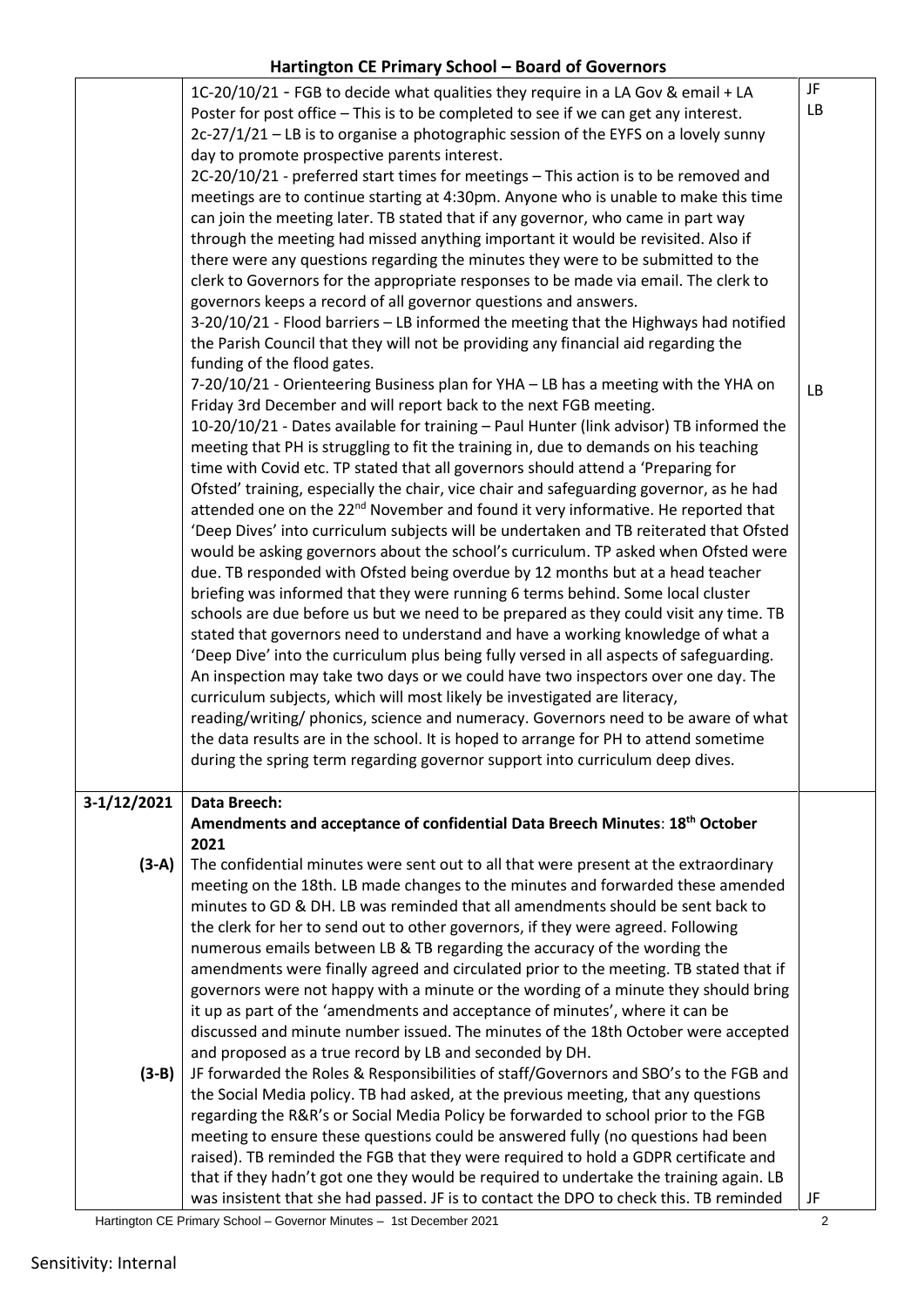|             | the governors that the DPO had stated that no School Facebook accounts should be<br>run by governors nor should governors be set up as administrators. This role can only<br>be undertaken by school staff.                                                                                                                                                                                                                                                                                                                                                                                                                                                                                                                                                                                                                                                                                                                                                                                                                                                                                                                                                                                                                                                                                                                                                                                                                                                                                                                                                                                                                                                                                                                                                                                                                                                                                                                                                                                                                                                                                                                                                                                                                                                                                                                                                                                                                                                                                                                                                                                                                                                                                                                                                                                                                                                                                                                                                                                                                                                                                                                                                                                                                                                                                                                                                                                                                                                                                                                                                                                                                                                                                                                                                                                                                                                                                                                                                                                                                                                                                                      |                 |
|-------------|------------------------------------------------------------------------------------------------------------------------------------------------------------------------------------------------------------------------------------------------------------------------------------------------------------------------------------------------------------------------------------------------------------------------------------------------------------------------------------------------------------------------------------------------------------------------------------------------------------------------------------------------------------------------------------------------------------------------------------------------------------------------------------------------------------------------------------------------------------------------------------------------------------------------------------------------------------------------------------------------------------------------------------------------------------------------------------------------------------------------------------------------------------------------------------------------------------------------------------------------------------------------------------------------------------------------------------------------------------------------------------------------------------------------------------------------------------------------------------------------------------------------------------------------------------------------------------------------------------------------------------------------------------------------------------------------------------------------------------------------------------------------------------------------------------------------------------------------------------------------------------------------------------------------------------------------------------------------------------------------------------------------------------------------------------------------------------------------------------------------------------------------------------------------------------------------------------------------------------------------------------------------------------------------------------------------------------------------------------------------------------------------------------------------------------------------------------------------------------------------------------------------------------------------------------------------------------------------------------------------------------------------------------------------------------------------------------------------------------------------------------------------------------------------------------------------------------------------------------------------------------------------------------------------------------------------------------------------------------------------------------------------------------------------------------------------------------------------------------------------------------------------------------------------------------------------------------------------------------------------------------------------------------------------------------------------------------------------------------------------------------------------------------------------------------------------------------------------------------------------------------------------------------------------------------------------------------------------------------------------------------------------------------------------------------------------------------------------------------------------------------------------------------------------------------------------------------------------------------------------------------------------------------------------------------------------------------------------------------------------------------------------------------------------------------------------------------------------------------------|-----------------|
| 4-1/12/2021 | <b>Roles &amp; Responsibilities</b><br>LB asked why Roles & Responsibilities were placed in the 'Financial Regulations<br>Procedures, Roles & Responsibilities' policy. TB responded by saying this was an LA<br>policy and they had determined that this was the policy it would be placed in and that<br>this was probably due to the fact that a key responsibility of governors is finance and<br>ensuring 'best value' for the school.<br>TB informed the FGB that this item had been placed on the agenda, due to the data<br>breech the school had suffered, on the direct instruction of the Date Protection<br>Officer and the schools Senior Link Advisor. Apologies were received from an<br>individual who was involved in the breach. This incident created an additional work<br>load for TB & JF and took time away from operational matters within the school.<br>Clarification of the R & R of the governors was to be discussed and agreed upon.<br>LB presented the governing body with an extract from the Code of Conduct for<br>Governors, which identified governors avoiding routine involvement in operational<br>matters. TB stated that it was her responsibility along with her staff to ensure a safe,<br>caring and effective learning environment for all pupils and that the curriculum<br>reflected the revised changes thereby providing an excellent education to all. It is not<br>for governors to become involved in the routine day to day running of the school.<br>Governors should support senior leaders in maintaining the strategies of the school ie:<br>SIP, policies, staff pay, H & S inspections. TB continued and reminded the governing<br>body that the school is accountable to Ofsted, the Church, the LA, the DfE and the<br>government and an expectation placed on all schools is that they are to close 'gaps in<br>learning' for all pupil's. This in itself has added an intolerable workload on all schools.<br>By maintaining the links with the community, which the school wants to continue, can<br>and has affected the operational running of the school at times due to these<br>additional pressures. The school staff are now finding the strain difficult to cope with<br>as the governors need to acknowledge that everything that has been happening in the<br>country, during the pandemic is affecting them. However they have continued to<br>place the school, the children's education and welfare as a high priority, which has<br>sometime been at the expense of their own family's needs.<br>It is important that parent governors liaise with parents effectively and all parental<br>concerns should initially be referred to the teaching staff and HT. It is vital that all<br>information coming into school is fact based and not hear say, as again dealing with<br>these matters will take time away from the operational running of the school. GD<br>stated that gossip at school gates was common particularly in small schools and that<br>we should ignore them where ever possible and not take them personally. TB<br>responded that it had been reported to her that there was a lack of communication<br>between Governors/Parents and staff and that information was passing between<br>these stake holders like 'Chinese whispers'. The FGB were informed that staff<br>members were always outside at the end of the school day and parents had access to<br>TB & JF at all times via email, phone and face to face. Governors also have access to<br>staff via email and phone and at governing body meetings despite the restrictions<br>regarding face to face contact, currently in place in the school.<br>TP asked how can we build bridges between governors and staff, he suggested that<br>both himself an AI had a meeting with staff to listen to their concerns. TB responded<br>and said she would speak to her staff regarding this proposal. TP also suggested that<br>there be a meeting between TP, AI, KW, TB & JF if it was felt there was anything else<br>to discuss on this matter. | TB<br><b>TP</b> |
|             | LB left meeting at 6:15 for a Parish Council Meeting.                                                                                                                                                                                                                                                                                                                                                                                                                                                                                                                                                                                                                                                                                                                                                                                                                                                                                                                                                                                                                                                                                                                                                                                                                                                                                                                                                                                                                                                                                                                                                                                                                                                                                                                                                                                                                                                                                                                                                                                                                                                                                                                                                                                                                                                                                                                                                                                                                                                                                                                                                                                                                                                                                                                                                                                                                                                                                                                                                                                                                                                                                                                                                                                                                                                                                                                                                                                                                                                                                                                                                                                                                                                                                                                                                                                                                                                                                                                                                                                                                                                            |                 |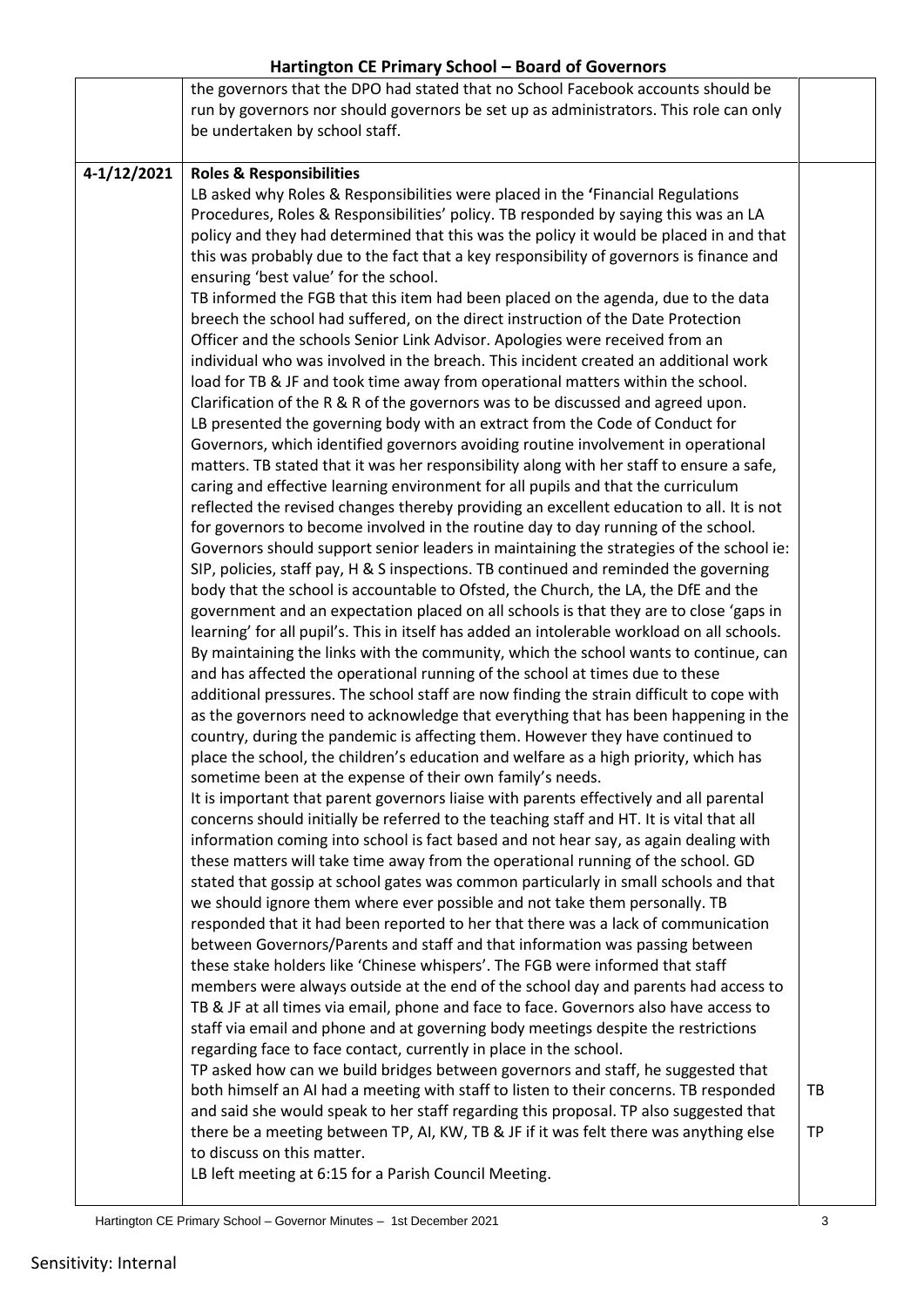| 5-1/12/2021 | Safeguarding<br><b>Online Safety</b><br>Community PC Sarah Dufton delivered 'Online Safety training' to the pupils on 22 <sup>nd</sup><br>November. This will be followed by a training for Governors and parents on 24-11-21.<br>The training was to support parents regarding Staying Safe on Line and the questions<br>children may ask. Unfortunately, only one parent attended plus LB and DH<br>represented the Governing Body, TD, LR and AS came as staff and community<br>member plus JG as someone who helps in school (at present this is without contact<br>with the children due to Covid). For parents who did not attend information was<br>placed on the school web site with additional links and will be sent out via email to<br>inform the rest of the parents. Please see LB's report regarding the training.<br>JF stated that all staff and governors need to undertake updated Safeguarding<br>training. The school's DPO insisted that any staff or governor who were not in her<br>data base as achieving the required standard from the previous GDPR training, (and<br>the school had not received the certificate of proof), would be required to undertake<br>this training again so the school is GDPR compliant.<br>Any governor who has not attended 'New governor training' will be required to do so.<br>JF is to source.                                                                                                                                                                                                                                                                                                                                                                                                          | JF<br>JF<br>JF<br>JF |
|-------------|-----------------------------------------------------------------------------------------------------------------------------------------------------------------------------------------------------------------------------------------------------------------------------------------------------------------------------------------------------------------------------------------------------------------------------------------------------------------------------------------------------------------------------------------------------------------------------------------------------------------------------------------------------------------------------------------------------------------------------------------------------------------------------------------------------------------------------------------------------------------------------------------------------------------------------------------------------------------------------------------------------------------------------------------------------------------------------------------------------------------------------------------------------------------------------------------------------------------------------------------------------------------------------------------------------------------------------------------------------------------------------------------------------------------------------------------------------------------------------------------------------------------------------------------------------------------------------------------------------------------------------------------------------------------------------------------------------------------------------------------------------------------------|----------------------|
| 6-1/12/2021 | <b>Governor Initiatives:</b><br>This item was not discussed fully as LB left the meeting before this agenda item was<br>reached. DH reported that LB had taken the paper work with her and was unable to<br>deliver the content as LB was to take the lead with this agenda item. The following,<br>which were due to be discussed were Social Media, Mini Bus funding, community links<br>and parent canvasing. Due to finances of the school being projected to be slightly in<br>the red 2023/24 the governors are looking at ways to recruit new families. A finance<br>meeting was held to discuss the finances and staffing (confidential minutes to be<br>delivered at the next governor meeting). TP said that the governors should be<br>supporting staff and the potential Ofsted visit. DH reported she had set up a<br>community link to the school web site to hopefully generate more interest in people<br>accessing the school web site. TP felt that parents would be more likely to look at the<br>Ofsted report and listen to 'word of mouth' when deciding which school to take their<br>children to. KW said that 4 parents had applied to the LA for a place at Hartington<br>School as their 1 <sup>st</sup> choice. JF reported that at the time of the meeting there were only<br>three applications on the system. TB informed the governors that a child who left the<br>school in June has returned along with their EYFS sibling, therefore we have 18<br>children on role. These two pupils attract pupil premium but unfortunately because<br>they weren't on the October census we will not get funding for them until after they<br>appear on the October census 2022. KW requested that Initiatives be added to the<br>next agenda. |                      |
| 7-1/12/2021 | <b>Policies</b><br>The Pay Policy, Code of conduct for Staff, Code of Conduct for Governors, Numeracy<br>Homework Policy, Literacy Homework Policy, Financial Regulations Procedures, Roles<br>& Responsibilities, Disaster Recovery Plan - were all sent out to the FGB prior to the<br>meeting for approval.<br>All policies, except the Code of Conduct for Governors, were approved by the FGB<br>meeting and will be uploaded to the web site ASAP by JF.<br>TP requested that the statement 'Personal mobile phones should only be used ' be<br>altered to read 'Personal mobile phones and any other personal equipment or laptop,<br>should only be used " within the Code of Conduct for Staff policy. This was approved<br>by the FGB.<br>Due to numerous questions raised regarding the 'Code of Conduct for Governors', it<br>was agreed that the FGB would re look at this policy in readiness for the next meeting.                                                                                                                                                                                                                                                                                                                                                                                                                                                                                                                                                                                                                                                                                                                                                                                                                                     | JF                   |

Hartington CE Primary School – Governor Minutes – 1st December 2021 4